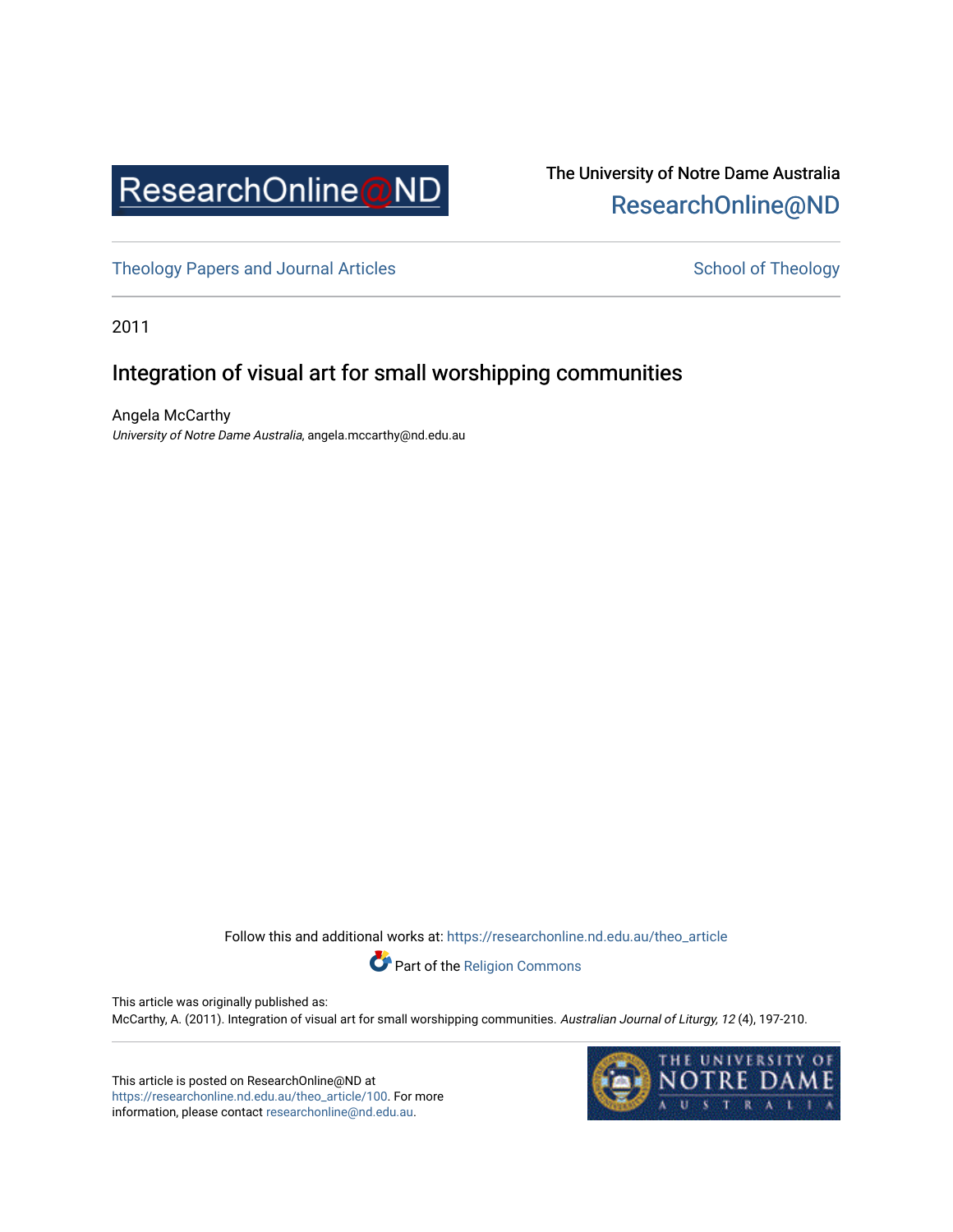#### **Integration of visual art for small worshipping communities**

#### *Introduction*

A difficulty for small worshipping communities is having the resources and personnel to provide suitable enervating opportunities for reflection on the Word during worship that enriches and enlivens their community action. Research has shown that interaction with visual imagery assists contemplation and integration of text and will therefore assist those gathered to consider the Scripture of the day.

Visual imagery in art has been neglected as a source of theology and hence the vocabulary needed to "read" the artworks relevant to Scripture will have to be re-learnt. This paper will provide an understanding of how visual arts can augment Scriptural understanding and the interaction within a small community. A list of symbols, attributes and emblems will be provided with visual examples so that this technique can be explored. Images are readily available through online sources and this augments the capacity of the small worshipping community to develop their resources.

Unlike large worshipping communities, the small community has the capacity to hear the voice of each person and therefore the response of each person to the visual art under consideration can deeply enrich the understanding of the Gospel in the community"s own context. As William Dryness says: "A carefully wrought and intelligent object or painting, when it is patiently observed, opens up windows on the human situation in a way that other cultural products cannot."<sup>1</sup> Such patient observance, when linked to Scripture, can beautifully augment the small community gathered in worship.

#### *Christianity's visible God*

**.** 

Christian art has a rich history dating back to the third century. Since the earliest paintings on the walls of catacombs, Christians have sought to express the invisible God through visible means. Even though Christians" origins were in Judaism where such imagery was forbidden, the fact of the Incarnation made it necessary to image the human face of God in Jesus Christ. Portraiture was never the intent, but an image which could open the mind, heart and soul in a way that enlivened faith and understanding was critically important for many centuries and saw the Church establish itself as the principal patron of the arts.

Joseph Cardinal Ratzinger (now Pope Benedict XVI) draws on the richness of Christian iconography because the tradition that he appreciates so deeply teaches that the Gospel is preached through images as well as the spoken word.

Artists in every age have offered the principal facts of the mystery of salvation to the contemplation and wonder of believers by presenting them in the splendour of colour and in the perfection of beauty. It is an indication of how today more than ever, in a culture of images, a sacred image can express much more than what can be

<sup>1</sup> William A. Dryness, *Visual Faith: art, theology, and worship in dialogue,* (Grand Rapids, Baker Academic, 2007), 19.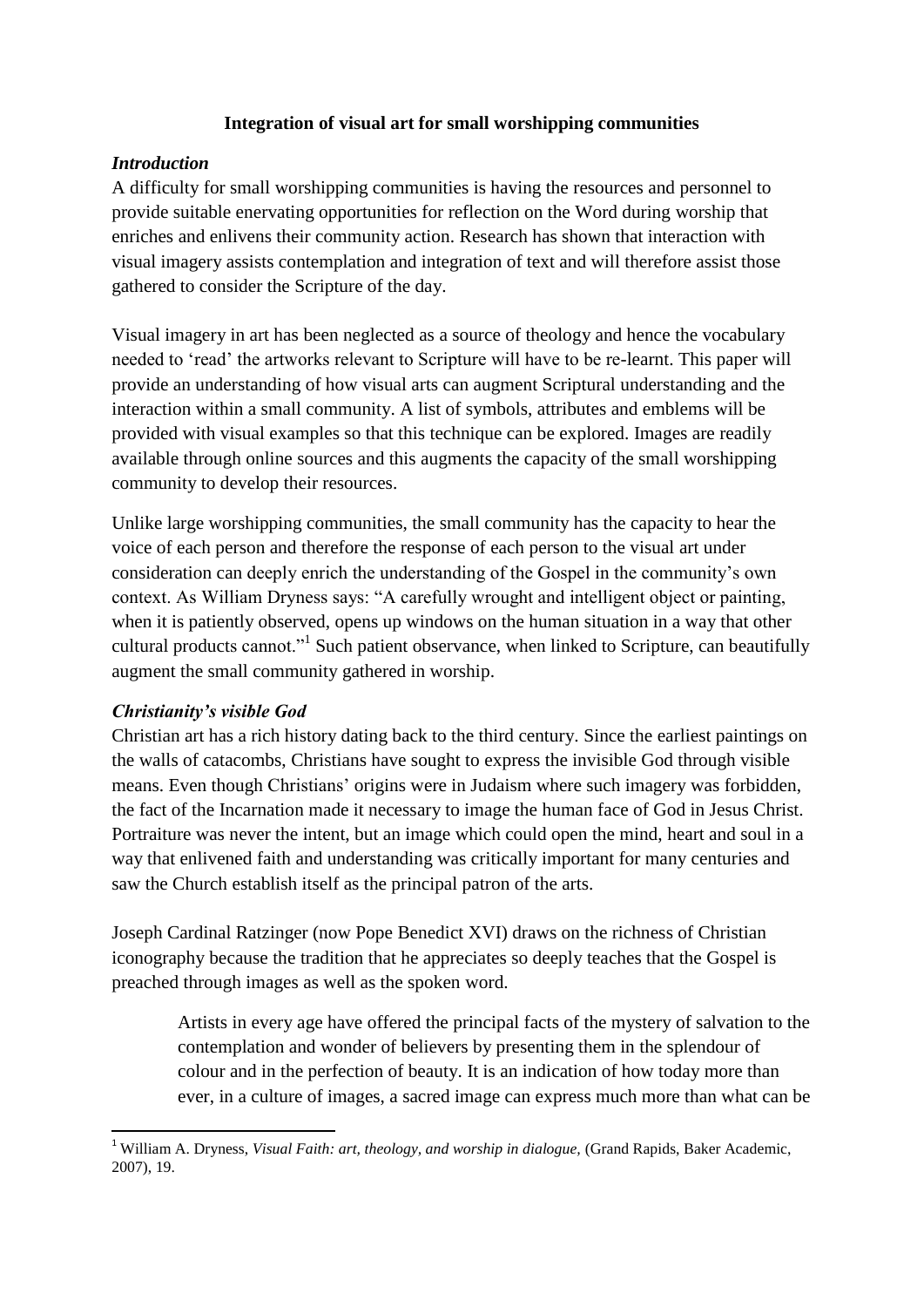said in words, and be an extremely effective and dynamic way of communicating the Gospel message.<sup>2</sup>

Within our worship spaces and within the experience of a small worshipping community, images can strengthen the understanding of the Gospel. Western contemporary visual culture includes video as a means of transference of images. The word "video" comes from the Latin *videre* which means 'to see'. Communicating a message in the contemporary world to people reliant on a visual culture requires the stimulation of our visual sense yet when we come to worship we are so often simply washed over with words leaving our visual world blank. As Bishop Geoffrey Robinson puts it: "the congregation is asked to sit or stand passively while many thousands of words are poured over it, so many that not even the greatest saint could listen to each one of them."<sup>3</sup> For TV generations where a 30 second advertisement delivers vast numbers of images, to rely on only the spoken word for the Gospel can be a limiting experience. People "remember about 30% of what is spoken and 70% of what we see"<sup>4</sup>, hence, if we do not engage in visual media then we are not opening ourselves to a further means of receiving the Gospel. Saturation of images and moving details can also be problematic within worship so the balance between good visual stimulation and an endless range of images being flung at the congregation needs to be carefully established.

This paper will give a brief background to Christian art, a theological outline and finally, a practical way of using art within a small worshipping community.

#### *Christian Art*

Art that expresses religious cultural truth has existed since the beginning of humankind. As our ancestors wondered about the meaning of things they developed an understanding of the existence of "Other", the something-out-there that was important to the beginning of all things. As humankind has grown in complexity so has our response to the spiritual aspect of our being. Perhaps it is possible to categorise the kinds of artistic responses that people have made to the spiritual nature of things and the environment in which they live through the diagram below in Figure 1.

 2 Joseph Cardinal Ratzinger, "Introduction" in *Compendium of the Catechism of the Catholic Church,* Vatican City: Libreria Editrice Vaticana, (2005), 17.

<sup>3</sup> Geoffrey Robinson, *Love's Urgent Longings; wrestling with belief in today's church,* (Mulgrave: John Garratt Publishing, 2010), 80).

<sup>4</sup> Anthony D. Coppedge in Eileen D. Crowley, *Liturgical Art for a Media Culture,* (Collegeville: The Liturgical Press, 2007), 47.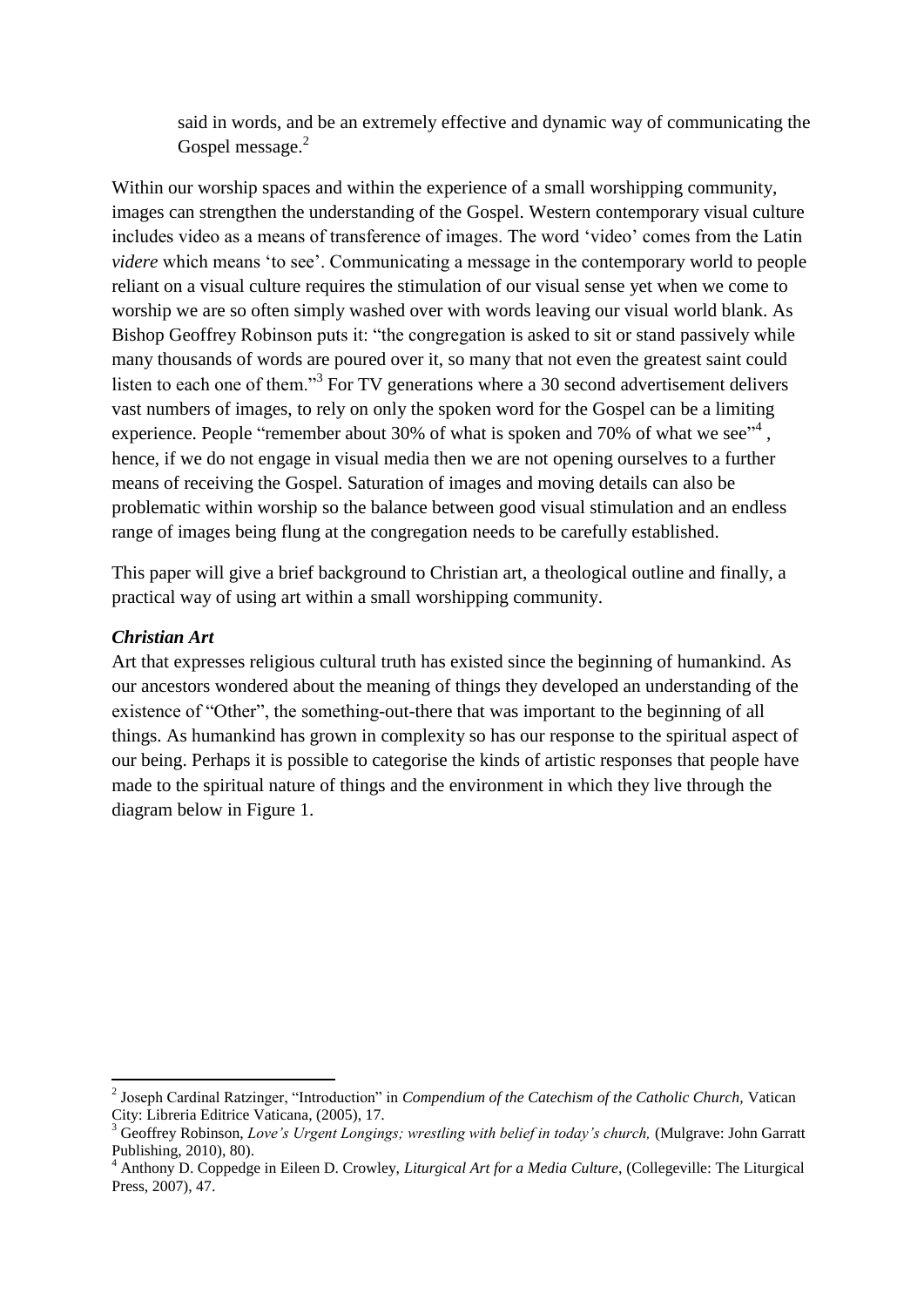

In the mid twentieth century, Crowley describes how Joseph Gelineau developed a taxonomy to illustrate the differences in liturgical music. She proposes that a similar taxonomy can apply to art which supports the diagram above and the description of the proposed categories. 5

**Decorative and Secular art** can link into the spiritual in many circumstances that are not expressly spiritual. We are very familiar in our contemporary world with this kind of art. Art is no longer limited to museums but is part of the consumerist world. Artists are employed in ever increasing fields of design from fashion to industry, from sunglasses to the design of a manufacturing plant. The strong development in this area of art in the contemporary world is because the patronage of artists has shifted from the religious sector to the commercial sector.<sup>6</sup>

**Religious and spiritual art** tap into those subjects that lead us to explore aspects of "Other", the divine, God. Such art can be purely exploring or expressing things of the spiritual aspect of human nature, or some can be connected to a particular body of religious thought and belief. The major world religions such as Christianity, Judaism, Islam and Hinduism all have rich expressions of their beliefs through art. Some are representational, others are not. In the Medieval and Renaissance periods religious and spiritual themes in art were used to decorate many dwellings, (not only places of worship), with the intention of keeping spiritual and religious ideas in the consciousness of the occupants. As Renaissance artists became bound up in the rapid developments of philosophy and political discourse, some paintings became religious in content but not religious in style.<sup>7</sup> For example, Andrea del Sarto (1486-1530)<sup>8</sup> painted an image called the 'Madonna of the Harpies'. It includes St Francis of Assisi and a

 $<sup>5</sup>$  Crowley, 16.</sup>

 $6$  Dryness, 17.

<sup>7</sup> Doug Adams, "Criteria in Styles of Visual Arts for Liturgy", *Worship,* 54,4, (1980), 350.

<sup>8</sup> *A Biographical Dictionary of Artists,* accessed at: [http://www.credoreference.com.peacez.hd.edu.au,](http://www.credoreference.com.peacez.hd.edu.au/) date accessed 10 November, 2010.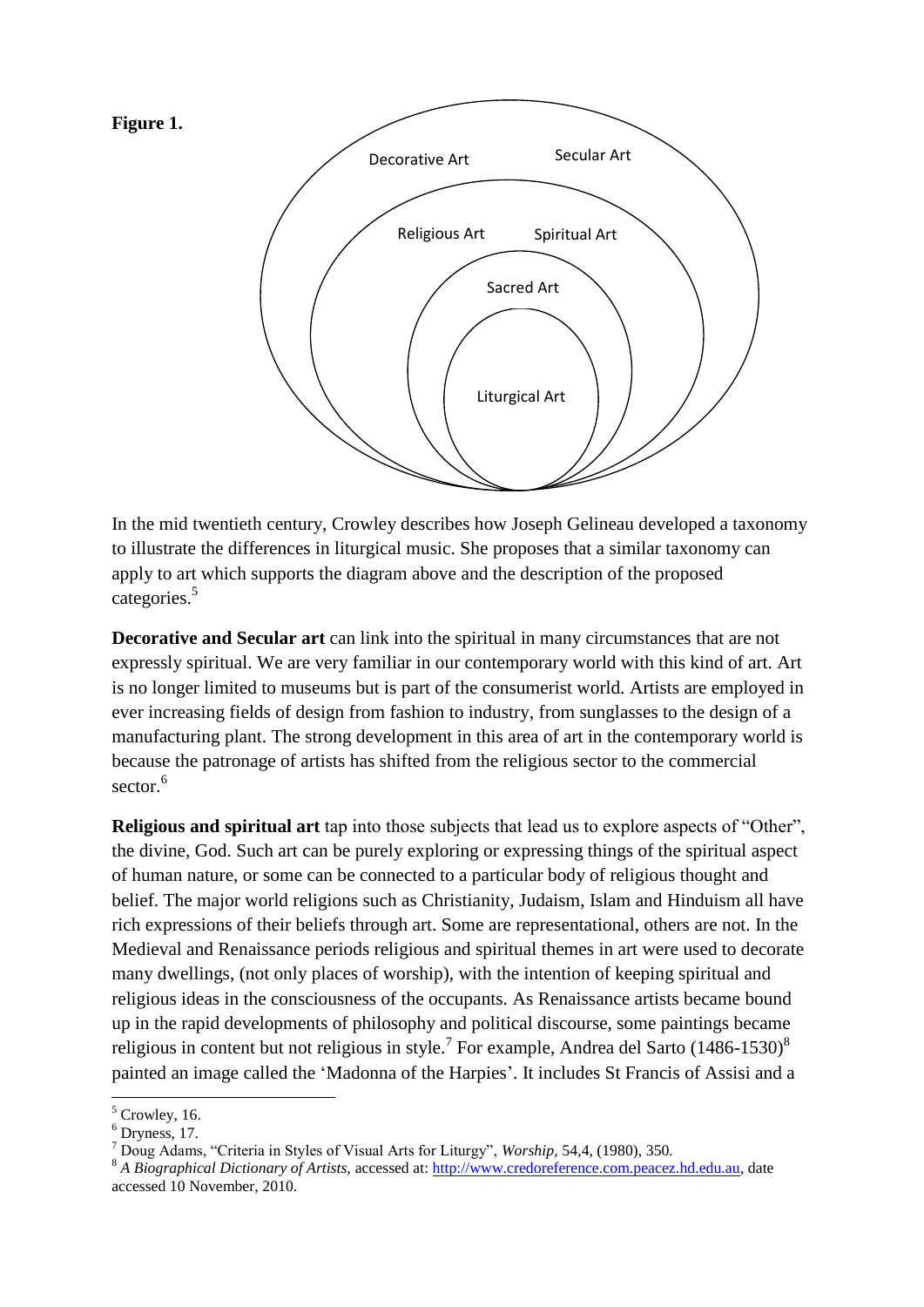young St John the evangelist. Even though the content is very obviously religious, it does not lead us to any religious truth. Mary holds Jesus her son in her arms while standing on a pedestal, supported by two young angels, and the Harpies, winged and destructive characters from Greek mythology, are cast in stone in the pedestal. This does not have any echo in Scripture, nor does it draw the viewer into any deep religious truth about God or humankind. Mary is presented as a goddess, an idea that is much more aligned to the Renaissance rejuvenation of classical works rather than any true understanding of Mary and her role in salvation.

In the contemporary environment an expression of the reverse (religious style but no religious content) can be seen in the winning entry of the Blake Prize for 2010 "if you put your ear close you"ll hear it breathing" by Leonard Brown. Brown speaks of the use of humour in the title and also of the "Three dimensionality of reality... the word breath and breathing... a poetic and theological reference... the creative breath of God, the breath of the Holy Spirit, breath synonymous with life<sup>"9</sup>. It is an abstract work which reveals no religious content but is religious in style since the artists draws the viewer into his understanding of the connection between God and life.

With the decline of religious art in the twentieth century came the production of religious objects that have barely been touched by the human hand such as plaster cast statues, luminescent plastic objects representing Jesus, his mother Mary and various saints that proliferated as pious objects but could never be defined as works of art. Such things seem to be entirely contrary to the definition of religious art. Pope John Paul II wrote about how works of art "speak of their authors; they enable us to know their inner life, and they reveal the original contribution which artists offer to the history of culture".<sup>10</sup> It could be argued that many Australian churches have no art to uplift the minds of the faithful, but have images that focus narrowly on a pious aspect of devotion and do not enliven Scripture or the teachings of the Church.

**Sacred art** is art that is used for sacred purposes and therefore has a connection with the faithful.<sup>11</sup> Sacred art aims to lead the faithful to understand the things of God and to enter into the presence of God. Prayer is often an integral part of the experience of sacred art. Icons belong to this category. While they are not intended to be representational images, icons fully intend to lead the viewer into the sacred using symbolic visual language. This can be seen in the specific nature of their use of visual perspective. Instead of the lines of perspective diminishing with distance to a focal point, they are reversed so that the most diminished point is the viewer. In the case of many Christian icons, us of this device draws the viewer into the icon and into the inverse perspective of the Gospel where the 'first shall be last'.<sup>12</sup> Icons are deeply connected to both Scripture and the Tradition of the Church in that they are theology

<sup>9</sup> Leonary Brown, video explanation accessed online at: http://www.blakeprize.com.au/news/blake-prize-2010 winner-leonard-brown

<sup>&</sup>lt;sup>10</sup> Pope John Paul II, *Letter of His Holiness Pope John Paul II to Artists*, 1999, accessed at: [http://www.vatican.va/holy\\_father/john\\_paul\\_ii/letters/documents/hf\\_jp-ii\\_let\\_23041999\\_artists\\_en.html,](http://www.vatican.va/holy_father/john_paul_ii/letters/documents/hf_jp-ii_let_23041999_artists_en.html) date accessed, 10 November, 2010.

 $11$  Crowley, 16.

 $12$  Adams, 354.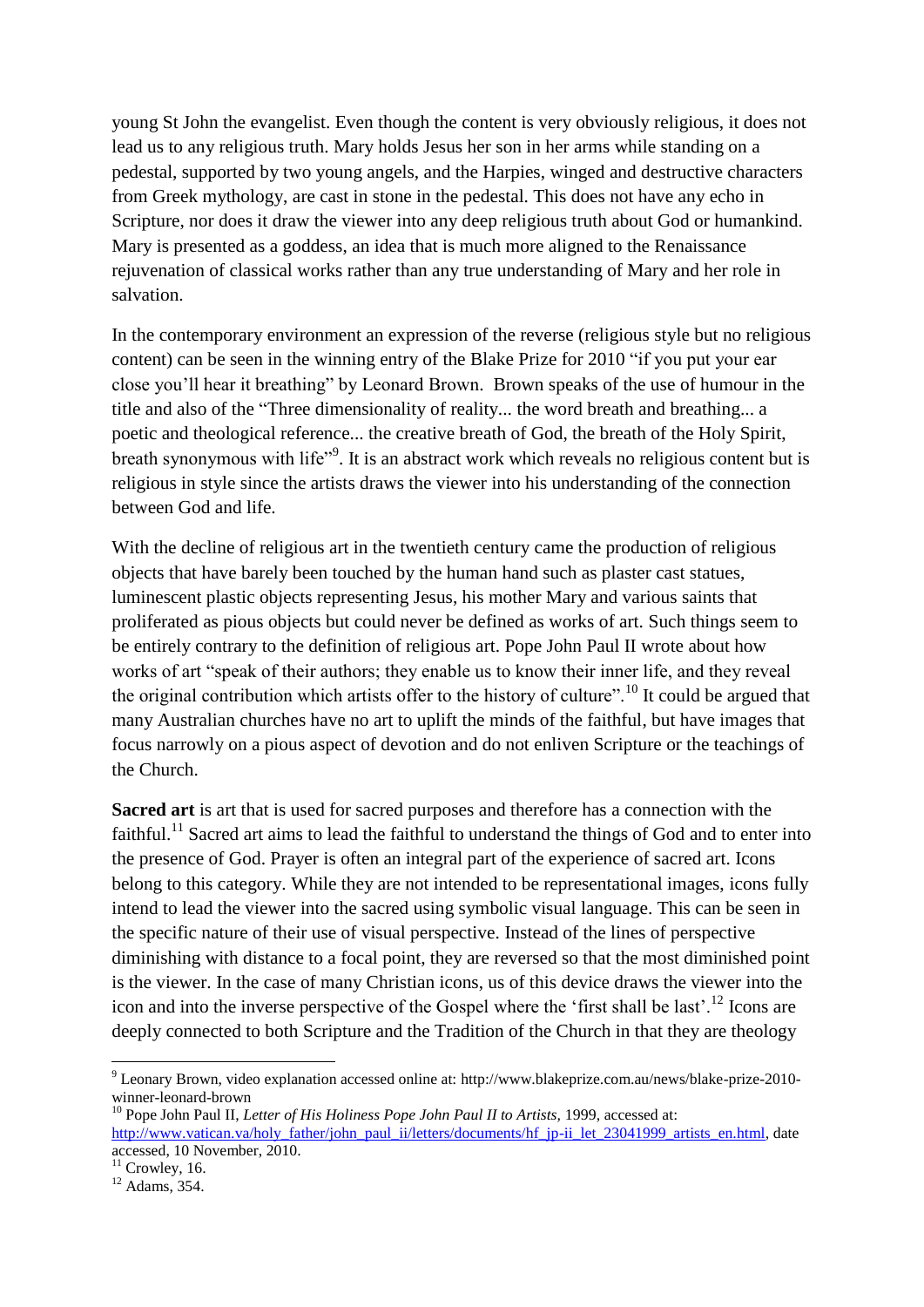written through images but they are rarely signed as the person who writes the icon does not purport to have produced an original work or art but to have transcribed theological ideas into a visual medium. They become truly sacred items because they are "written" with a great deal of ritual and prayer, they draw us apart from the ordinariness of life into the life of the sacred. They can also be considered as a form of liturgical art when they are specifically related to the Liturgy.

**Liturgical art** is art *of* the liturgy<sup>13</sup> which, in the Christian sense, is the public work of the Church for God and God"s work for us. Liturgy is highly refined, ancient in form and deeply symbolic. Icons, sacred vessels, furniture, adornments in sacred spaces – all belong to the category of liturgical art, they exist for the purposes of liturgy**.** Other sacred art can be within sacred spaces but it is only liturgical art if it is used in the course of the liturgy. It is "integral and appropriate to the liturgical actions of a community's liturgy."<sup>14</sup>

These are very broad categories and are useful only as such, but they can help to determine what kind of art is useful in a small worshipping community to open up the Gospel.

#### *Historical Overview*

A brief overview of the history of Christian art is also useful as it helps to distinguish the different areas of Christian art and therefore can help in the choices made when reflecting on the Sunday Gospel upon which the worshipping community is to reflect. We need to respect the different traditions that have developed in Christian art and not just treat it as a smorgasbord where we taste along the way. It is advisable to work within one particular tradition or period and investigate the history of that particular time and cultural style in order to respect the integrity of that era.



The earliest Christian art is generally dated from the  $3<sup>rd</sup>$  century and is found in the catacombs either as wall paintings or funerary objects and reflects the style of the Greco Roman culture. Once Emperor Constantine issued the Edict of Milan in 313, Christianity emerged as a legitimate religion and eventually became dominant with strong imperialistic aspects to its style.<sup>15</sup> Artistic styles differed between the East (Byzantine) and the West (Roman). The fall

 $13$  Crowley, 17.

 $14$  Crowley, 13.

<sup>15</sup> J.F. Kelly, *The World of the Early Christians,* Vol. 1, Message of the Fathers of the Church, Ed. T. Halton. (Collegeville, The Liturgical Press, 1997) 137.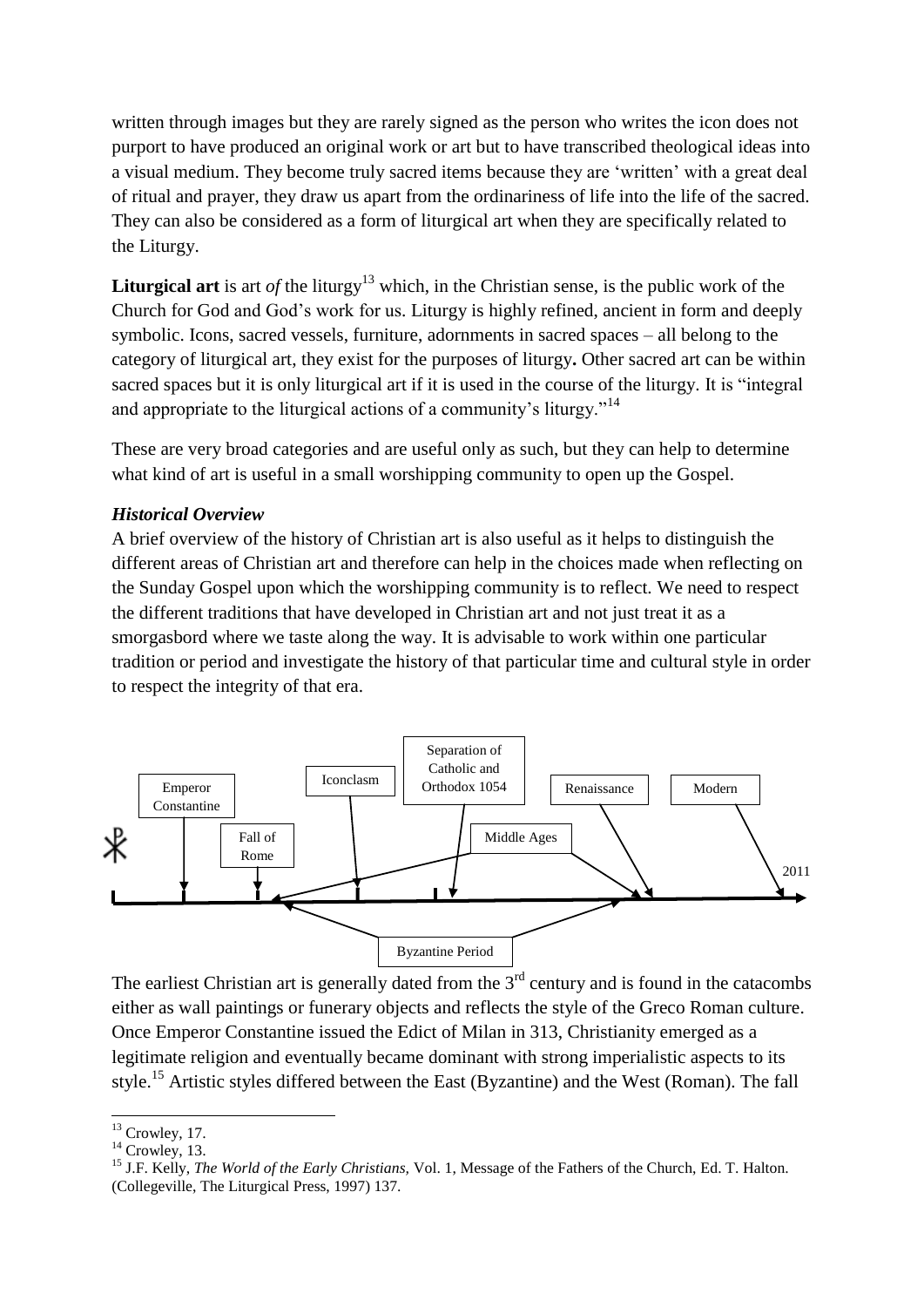of Rome caused Europe to enter into a chaotic time and the monasteries during this time became guardians of religious art with beautiful examples to be found in the illumination of texts. The Byzantine Empire was not subject to the disarray of Europe and the development in this area included icons and mosaics of extraordinary splendour. It was interrupted by the issue of iconoclasm for around 100 years but that was settled by the Second Council of Nicea in 787 and the creation of images of Christ and the saints continued.

Western art richly developed over the Middle Ages which ran almost parallel to the Byzantine Period and concluded with the beginning of the Renaissance. Art historians describe a number of different periods following the Renaissance with modern art beginning in the late  $19<sup>th</sup>$  century. Contemporary art today is often classified as postmodern. During the time of the High Middle Ages, beginning in the  $12<sup>th</sup>$  century, Christian art was strongly promoted by Church patronage and carefully informed by theologians and hence this period is a rich source of art for use in contemplating the Gospel. A symbolic language was well developed and used so that the faithful, who were mostly illiterate, could read the Gospel that was painted on the walls. One of the difficulties with modern and post-modern art is that it is not always theologically informed and is often reliant solely on the artist's own background and level of understanding. This can result in the use of ideas that are not recognisable within the traditional language of Christian art.

#### *A Theology of Christian Art*

This paper does not attempt to present a full theology of Christian art, but to give a very brief overview. Broadly speaking, theologies of Christian art come from two centrepoints: some are Christological/Incarnational, others are Trinitarian. To remain solely Christological can limit the connectedness of art and theology. Jesus Christ is the presence of God in the world, God become Incarnate, but in that presence the Holy Spirit is active and the means by which incarnation became a reality and brought human kind into a new relationship with the Father.<sup>16</sup> Human creativity must be located "within the call of the Spirit to glorify the Father through Jesus Christ<sup>"17</sup> and so all artistic activity can be an invitation to share in the essence of beauty at the core of all of creation.

Through the person of Jesus of Nazareth we can "see" God as declared by Paul in the Letter to the Colossians (1:15). John further declares that "He who has seen me has seen the Father" (14:9). This is richly Trinitarian as the Son, made incarnate through the power of the Holy Spirit, makes the invisible God visible. Such an action of God is the centre of beauty. "This divine beauty elicits the human response of faith and is given material form in works of Christian art<sup>"18</sup>

We receive the beauty of art with the mind and the senses. Langer uses the term "organ of the mind"<sup>19</sup> because as we receive the beauty with our physical senses, our minds filter it personally and culturally. What we receive through art is in a language that is not discursive

 $16$  Dryness, 92.

<sup>&</sup>lt;sup>17</sup> Ibid, 93

<sup>18</sup> Jem Sullivan, *The Beauty of Faith: Using Christian Art to Spread the Good News,* (Huntingdon, Our Sunday Visitor Inc, 2009), 54.

<sup>19</sup> Suzanne Langer, *Philosophy in a New Key,* (New York, New American Library, 1951), 84.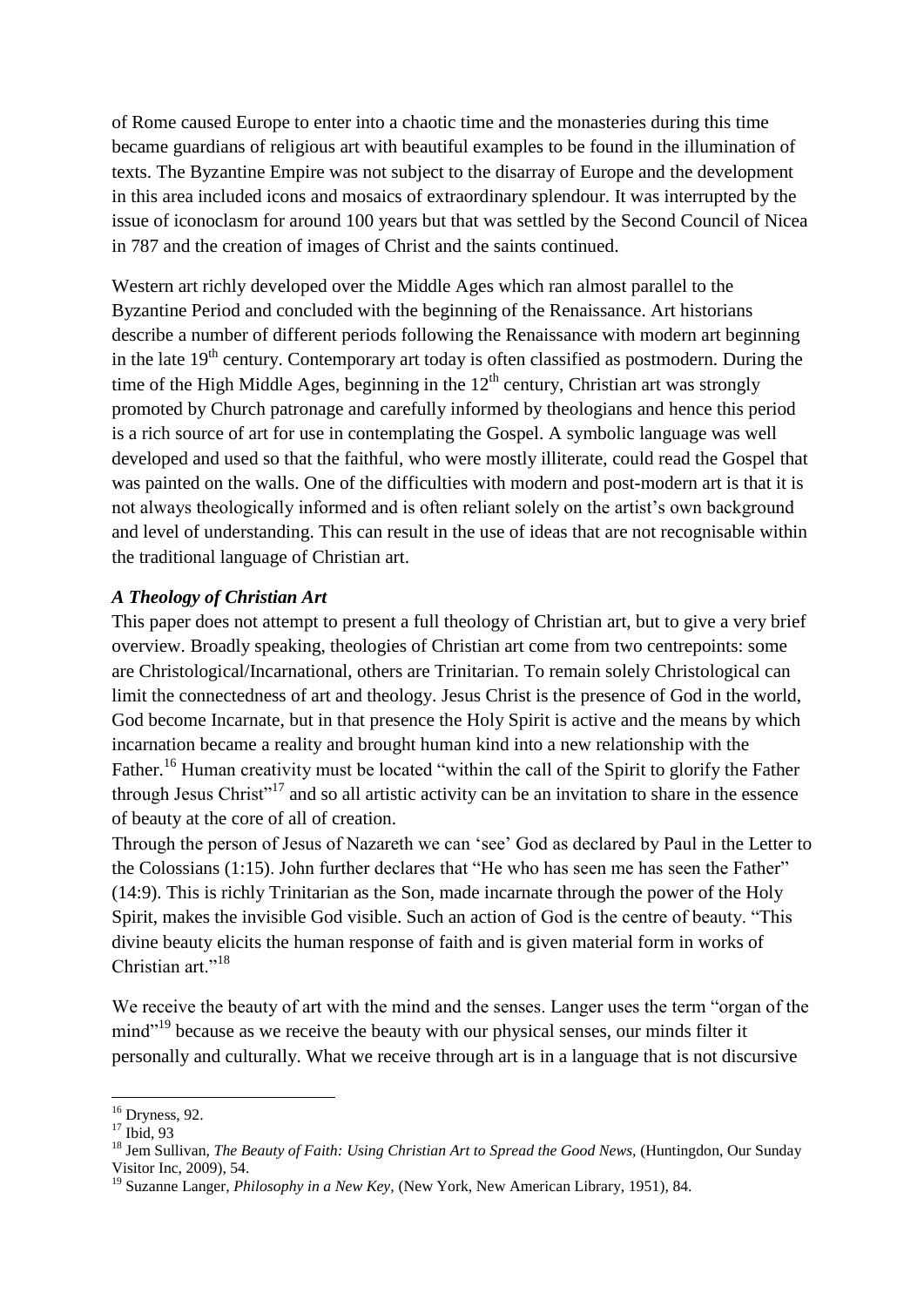and so we can have experiences of God through image as well as through text. Therefore our image of God and our experience of God will be "greatly enriched by the use of visual language as well as by the texts and spoken words that we use in such a variety of ways."<sup>20</sup>

## *Christian Art and the Gospel*

At the heart of the Gospel is the experience of Jesus Christ. Using visual art to enrich the experience of the Gospel engages the faithful in an intellectual, spiritual, emotional and sensory dialogue with beauty that deepens the experience of Christ in a personal and communal way. Unlike large worshipping communities, the small community has the capacity to hear the voice of each person and therefore the response of each person to the visual art under consideration can deeply enrich the understanding of the Gospel in the community"s own context. When a community patiently and carefully observes and contemplates a work of art the experience opens an understanding of the God/humankind relationship in a way that is unique. Such patient observance, when linked to Scripture, can beautifully augment the small community gathered to contemplate the Gospel within their weekly worship gathering.

Contemporary access to images of artworks can occur with unprecedented ease through the use of the internet. Communities will have the tools as there will always be someone who can access the internet and the resources needed to gather relevant art images. Someone with the desire might well take the time to become really literate in this area. This blesses the community with further resources. Many images are copyrighted but since a small community in worship will not be using them for commercial benefit, or publishing them in any way, it is appropriate to use them only for study purposes.  $2<sup>1</sup>$ 

The language of visual art, particularly as it relates to artworks from the Middle Ages, has largely been lost by contemporary Christians and needs to be re-learnt. At the end of this paper there is a list of symbols and their meanings that has been gathered from a variety of sources with some dating from the nineteenth century. This is not a static list of symbols as each is anchored in the context of the artwork. For example, red is the colour of divine love and Jesus and Mary usually have some red in their clothing. However, red can also symbolise blood and war so the use of the colour in the context of the painting is important. In Mantegna's 1457 painting of the crucifixion, the soldiers wear red. This indicates their violent actions against Jesus in the spilling of his blood and their particular warlike focus.

By using these interpretations of artistic symbols we can learn the visual vocabulary to enable us to "read" and interact with the artwork chosen from Matthew 4:12-23, for example.

#### MATTHEW 4:12-23

Hearing that John had been arrested Jesus went back to Galilee, and leaving Nazareth he went and settled in Capernaum, a lakeside town on the borders of Zebulun and Naphtali. In this way the prophecy of Isaiah was to be fulfilled:

<sup>1</sup> <sup>20</sup> Angela McCarthy, "Art for God or to God through Art?" in David J. Cohen & Michael Parsons eds. *In Praise of Worship: An Exploration of Text and Practice,* Eugene, Pickwick Publications, 2010), 169.

<sup>&</sup>lt;sup>21</sup> The website of the Australian Copyright Council is very useful for details. A website that is very useful in accessing such art is [http://www.textweek.com](http://www.textweek.com/) as it has an art index with good links to many other sites. Other useful ones are [www.artbible.net](http://www.artbible.net/) and [www.biblical-art.com](http://www.biblical-art.com/)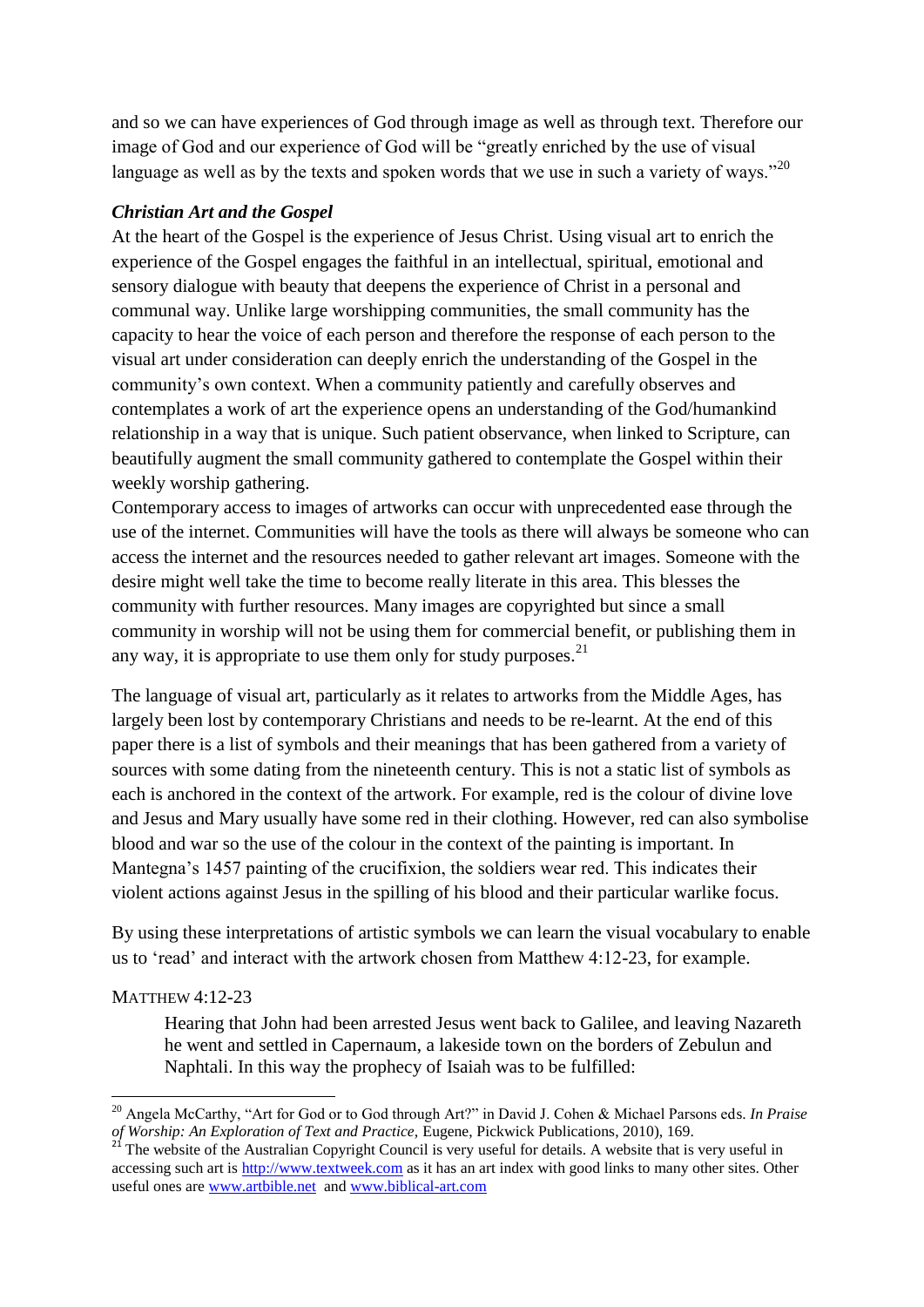Land of Zebulun! Land of Naphtali! Way of the sea on the far side of Jordan, Galilee of the nations! The people that lived in darkness has seen a great light; on those who dwell in the land and shadow of death a light has dawned.

From that moment Jesus began his preaching with the message, "Repent, for the kingdom of heaven is close at hand." As he was walking by the Sea of Galilee he saw two brothers, Simon, who was called Peter, and his brother Andrew; they were making a cast in the lake with their net, for they were fishermen. And he said to them, "Follow me and I will make you fishers of men." And they left their nets at once and followed him.

Going on from there he saw another pair of brothers, James son of Zebedee and his brother John; they were in their boat with their father Zebedee, mending their nets, and he called them. At once, leaving the boat and their father, they followed him.

He went round the whole of Galilee teaching in their synagogues, proclaiming the Good News of the kingdom and curing all kinds of diseases and sickness among the people.

There are numerous defined processes that we can be used to effect an opening of Scripture through artworks. One such process is *Lectio Divina* which is an ancient form of reflecting on the word of God that has been renewed in practice in recent times. Such practice can be adapted for the use of images as well.<sup>22</sup> This complements the act of reading sacred Scripture so that it becomes integrated into the spiritual experience. Artworks are human creations while sacred Scripture is inspired by God, but combined they can enliven faith through the word of God by using the mind and the senses while always being aware that Scripture is the most important component.

Lectio Divina has four prescribed stages. *Lectio* (reading), *meditatio* (meditation), *oratio*  (prayer) and *contemplatio* (contemplation). In relation to art, the process might work as follows:

# *Reading*

Begin with one person proclaiming the Gospel in the usual manner of worship. The one reading should not hurry but should proclaim the reading in a reverential manner. Following the reading, each person will engage in "reading" the relevant artwork. This is done in silence with the image on screen or on individual copies. Allow the eye to wander over the artwork and become aware of where the artist's focus is placed. What journey does the eye take? What shapes are formed by the composition? What shapes do the coloured areas form? What do the colours mean? What gestures are apparent in the characters? What does the gesture mean? Who are the characters? How does the artist tell us which character is the most important? Using the list of symbols examine the story that is presented.

**<sup>.</sup>**  $22$  Sullivan, 33.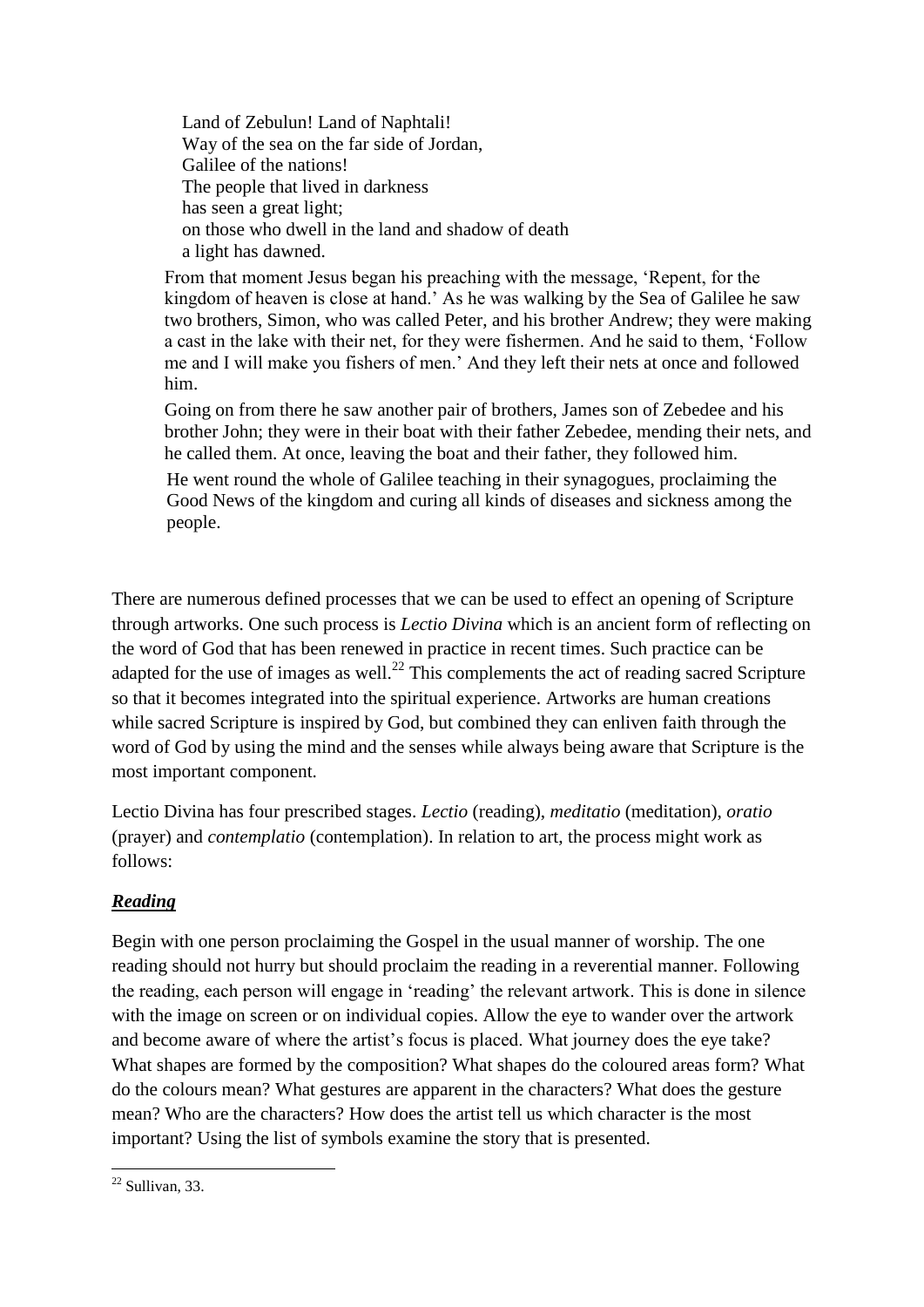## *Meditation*

The next stage requires us to view the artwork through the eyes of faith. The story is clearly in mind so now each person needs to consider the combination of text and image. The artist has focussed on a particular moment in the Gospel story, or there might be several different moments portrayed. What kind of image of God is portrayed? What aspects of humanity are revealed? Does this artwork say something about the connection between God and humankind? Where are we in this story? Spend time with the image and the text allowing the heart of faith to read both. What does the image and text invite you to believe?

# *Prayer*

Prayer emanating from the reading and the meditation turns the theological and spiritual gleanings into a conversation with God. This can be shared prayer within the group. For example, what arises prayerfully by considering the call of Peter and Andrew? How does their discipleship influence us in our relationship with God? How can this be expressed in prayer? What is Christ calling us to do?

#### *Contemplation*

The final stage calls us to contemplate the artwork with the text in our mind. The community comes to silence again and quietly rests with the image, text, theology and the mystery of what has been given through this experience.

A further step to conclude could be an open reflection and discussion on what each person has gleaned from the process. Such a method can provoke surprising insights into a faith filled sharing of the Gospel.

While there are many artworks dealing with Matthew"s account of Jesus calling Peter and Andrew, the ones below provide a contrast. Veneziano and Duccio are both from the Middle Ages while He Qi is a contemporary artist.

This paper has provided one way of enlivening the Gospel of the day for small communities who worship together, with or without a priest or pastor. It will enable the community to engage in deep reflection that has the resultant spiritual benefits. Good preparation and the careful selection of resources are important but the Gospel always paramount.

\*\*\*\*\*\*\*\*\*\*\*\*\*\*\*\*\*\*\*\*\*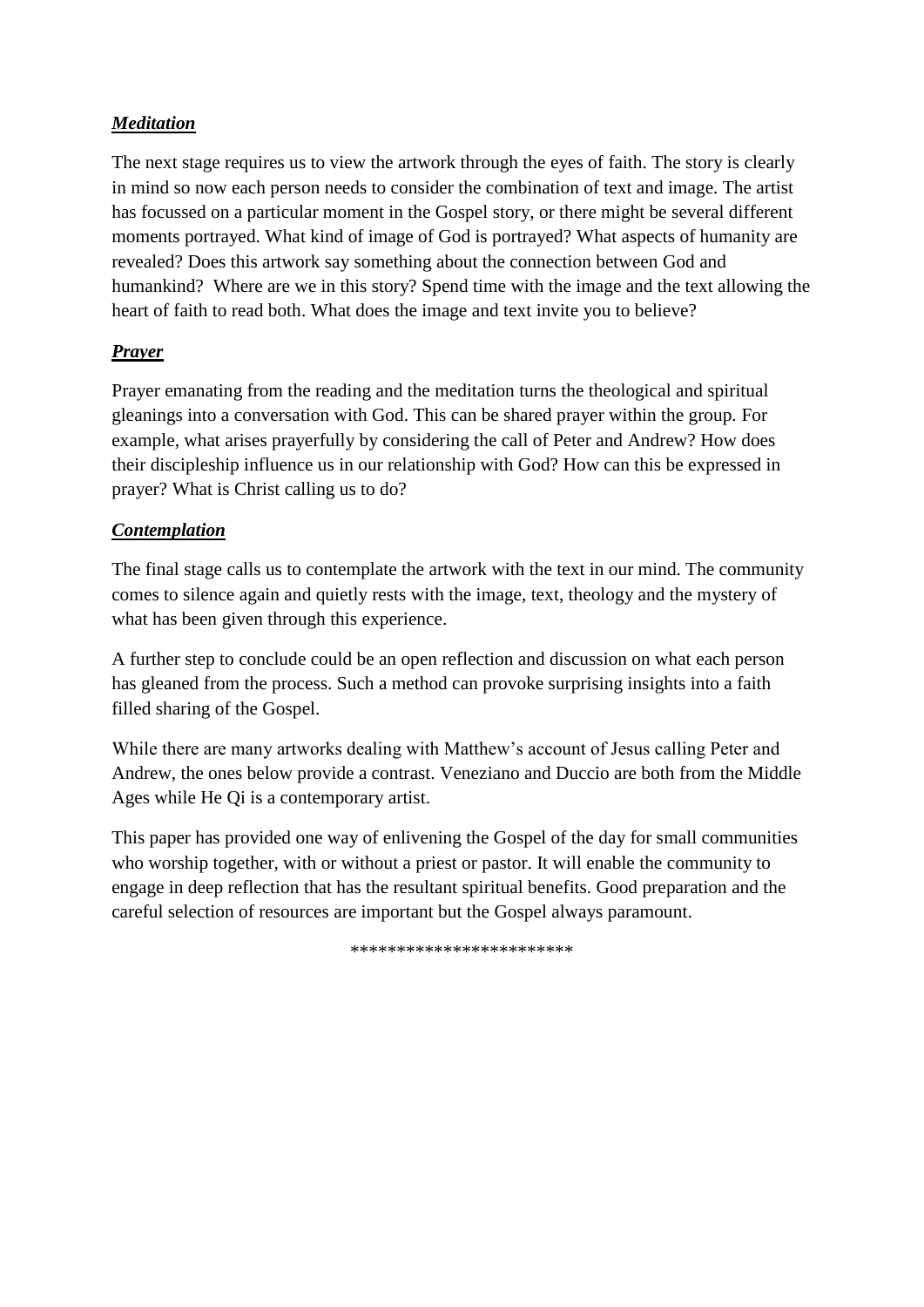

Calling of Apostles Peter and Andrew. Lorenzo Veneziano. c. 1370. Tempera on poplar panel, 23x33cm, Staatliche Museen, Berlin.



Calling of Peter and Andrew Duccio di Buoninsegna, 1308-11, Tempera on wood. National Gallery of Art, Washington Part of a Maestà originally in the Cathedral of Sienna.



Calling the disciples He Qi (pron. Huh Chee)  $20<sup>th</sup>$  century Acrylic paint [www.asianchristianart.org](http://www.asianchristianart.org/)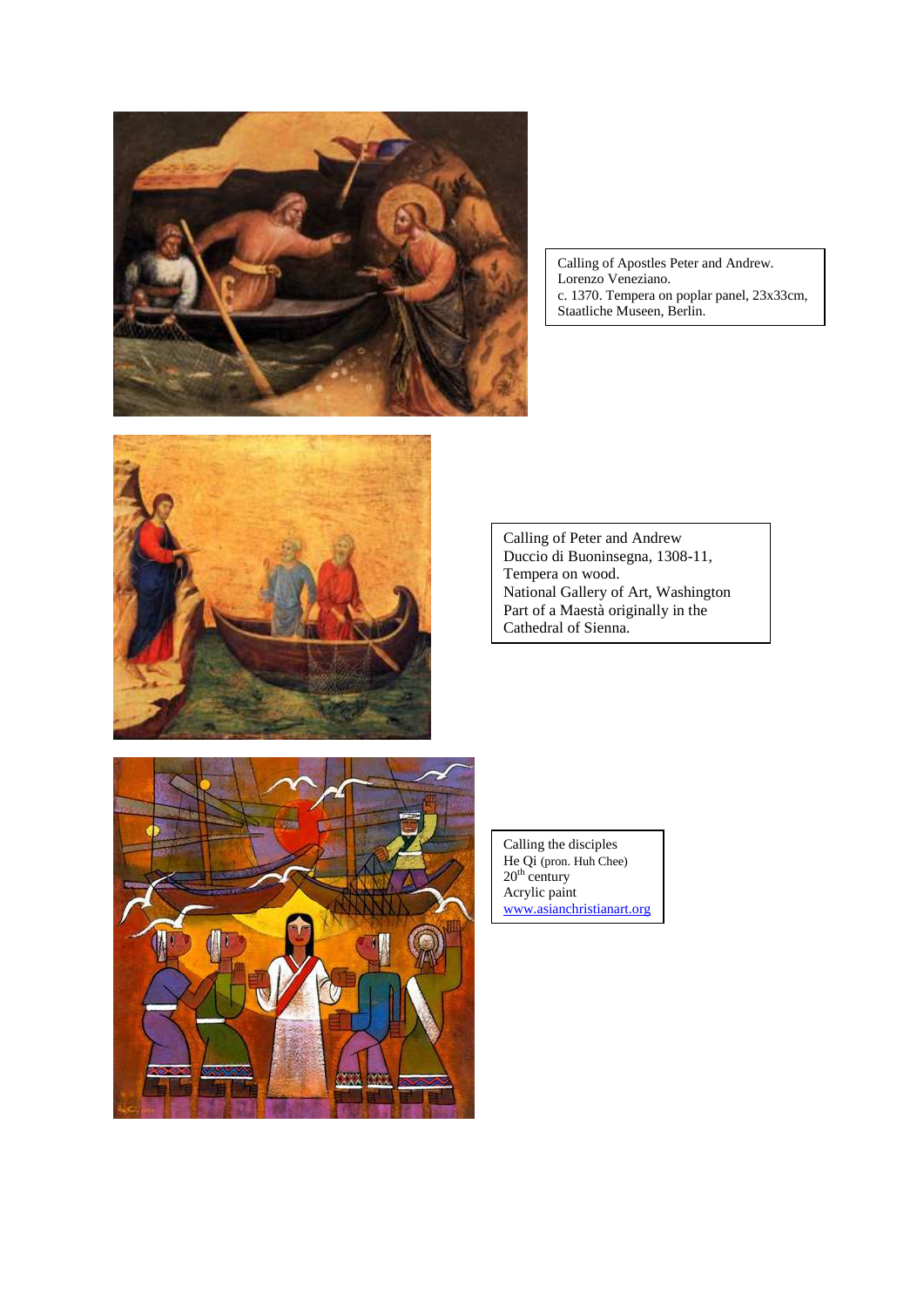The list of symbols below have been gleaned from a large number of sources from 19<sup>th</sup> century onwards. They provide a guide only for "reading" the artworks because the context of the work also has to be considered.

| Symbol                              | <b>Meaning</b>                                                                                                                                                                                                                                                       |
|-------------------------------------|----------------------------------------------------------------------------------------------------------------------------------------------------------------------------------------------------------------------------------------------------------------------|
| Anchor                              | Steadfastness, hope                                                                                                                                                                                                                                                  |
| Architecture/building               | House as a surrogate body which dignifies the body we have. The verandah or colonnade in the                                                                                                                                                                         |
|                                     | annunciation show openness/enclosure, seclusion/availability                                                                                                                                                                                                         |
| Arms open                           | Compassion, compassionate stance                                                                                                                                                                                                                                     |
| Bee                                 | Activity, diligence, work, good order                                                                                                                                                                                                                                |
| <b>Bells</b>                        | Summons, Eucharist, getting rid of demons                                                                                                                                                                                                                            |
| <b>Black</b>                        | Mourning, sickness, negation and death. With white means humility and purity of life.                                                                                                                                                                                |
| Blue                                | Divine truth, heaven and heavenly love. Also intellectual peace and contemplation. Faith,<br>compassion and the waters of baptism. Colour associated with Christ and the Virgin Mary.                                                                                |
| Book, text                          | The Word = Jesus, teachers, also announces people and what they say. For Mary, reinforces her<br>intelligence - Jesus educated by Mary who knew she would carry the Word - Jesus                                                                                     |
| <b>Brown</b>                        | Spiritual death and degradation. Also colour of renunciation so order like the Franciscans and<br>Capuchins wear brown. Also, the colour of humility as with St Joseph                                                                                               |
| <b>Butterfly</b>                    | Resurrection of Christ, resurrection of all people in the wider sense                                                                                                                                                                                                |
| Cauldron                            | St John the evangelist - dropped into a vat of oil                                                                                                                                                                                                                   |
| Chalice                             | Eucharist                                                                                                                                                                                                                                                            |
| Church                              | Christian faith, idea of locality                                                                                                                                                                                                                                    |
| Circle                              | Infinity, perfection and the eternal. Often used as a symbol for God.                                                                                                                                                                                                |
| Collonade (Logia)                   | An architectural feature that links past and present, interior to exterior.                                                                                                                                                                                          |
| Cross                               | Christ and martyrdom                                                                                                                                                                                                                                                 |
| Crown                               | Royalty, Queen of Heaven, Lord of Heaven, attribute of royal rank. Victory = laurel crown. Also<br>symbol of martyrdom                                                                                                                                               |
| Curtain                             | Domestic privacy. With Mary it is also about her virginity which has always been shielded                                                                                                                                                                            |
| Dog                                 | The dog of faithfulness, like a whippet, watchfulness and fidelity                                                                                                                                                                                                   |
| Dolphin                             | Portrayed in Christian art more often than any other fish. Resurrection and salvation. Bearer of                                                                                                                                                                     |
|                                     | the souls of the dead across the water to the beyond. If with an anchor or boat, it symbolised the<br>Christian soul or the Church being guided by Christ.                                                                                                           |
| Donkey                              | Humblest of animals, present when Jesus was born and recognised him as the Son of God                                                                                                                                                                                |
| Door                                | Barrier through which only the initiated can pass, opportunity, transition to a new state of being.<br>Cathedral, three doors stand for faith, hope and charity.                                                                                                     |
| Dove                                | Holy Spirit, finding safe place, power of God's love                                                                                                                                                                                                                 |
| Dragon (Serpent)                    | Extension of serpent idea. St Margaret and St George, sin, devil, demons. The dragon is seen as                                                                                                                                                                      |
| Feathers                            | the enemy of God.                                                                                                                                                                                                                                                    |
|                                     | Lightness, speed. North America - Great Spirit of the sun.                                                                                                                                                                                                           |
| Fire, flames<br>Fish                | Fervour, divine love, Pentecost, torment of Hell<br>In Greek the letters of the words "fish" mean "Jesus Christ God's Son Saviour"                                                                                                                                   |
|                                     |                                                                                                                                                                                                                                                                      |
| Flaming heart<br>Fruits and flowers | Old fashioned ultimate image of devotion, heart on fire for God.<br>Roses and lilies = Mary, Peach = Jesus (often has one instead of Mary's breast), God's                                                                                                           |
|                                     | abundance                                                                                                                                                                                                                                                            |
| Garden                              | The enclosed garden is a symbol of the Immaculate Conception of the Virgin Mary (Song of<br>Solomon 4:12)                                                                                                                                                            |
| Gold                                | Majesty, richness, eloquence, for Mary - gave birth to the Word                                                                                                                                                                                                      |
| Green                               | Hope. Symbolises the triumph of life over death. A mixture of yellow and blue, the colours of<br>charity and the regeneration of the soul through good works. The colour of water, St John the<br>Baptist's cloak, the colour or Epiphany. Colour of life in nature. |
| Halo, nimbus, glory,<br>aureole     | Divinity, presence of God in the person                                                                                                                                                                                                                              |
| Hand open                           | Giving blessing and welcome                                                                                                                                                                                                                                          |
| Hart, hind, stag, deer              | Monastic embodiment of piety, purity, will get away quickly to solitude. Ps42 - as a deer longs                                                                                                                                                                      |
|                                     | for running streams                                                                                                                                                                                                                                                  |
| Lamb                                | OT sacrifice, alternative sacrifice for Abraham instead of his son Isaac, protected the Israelites<br>from the Angel of Death, Jesus the Lamb slain for our sin.                                                                                                     |
| Lamp                                | Christ, Light of the world, also signifies wisdom and piety.                                                                                                                                                                                                         |
| Lily                                | Replaced olive branch by the Siennese - shows abundant love in choosing Mary at<br>Annunciation.                                                                                                                                                                     |
| Lion                                | Strength and steadfastness, courage, fortitude                                                                                                                                                                                                                       |
| Mountain                            | Meeting place of heaven and earth. Where Moses met God, where the Transfiguration was                                                                                                                                                                                |
|                                     | witnessed, where Jesus went to pray.                                                                                                                                                                                                                                 |